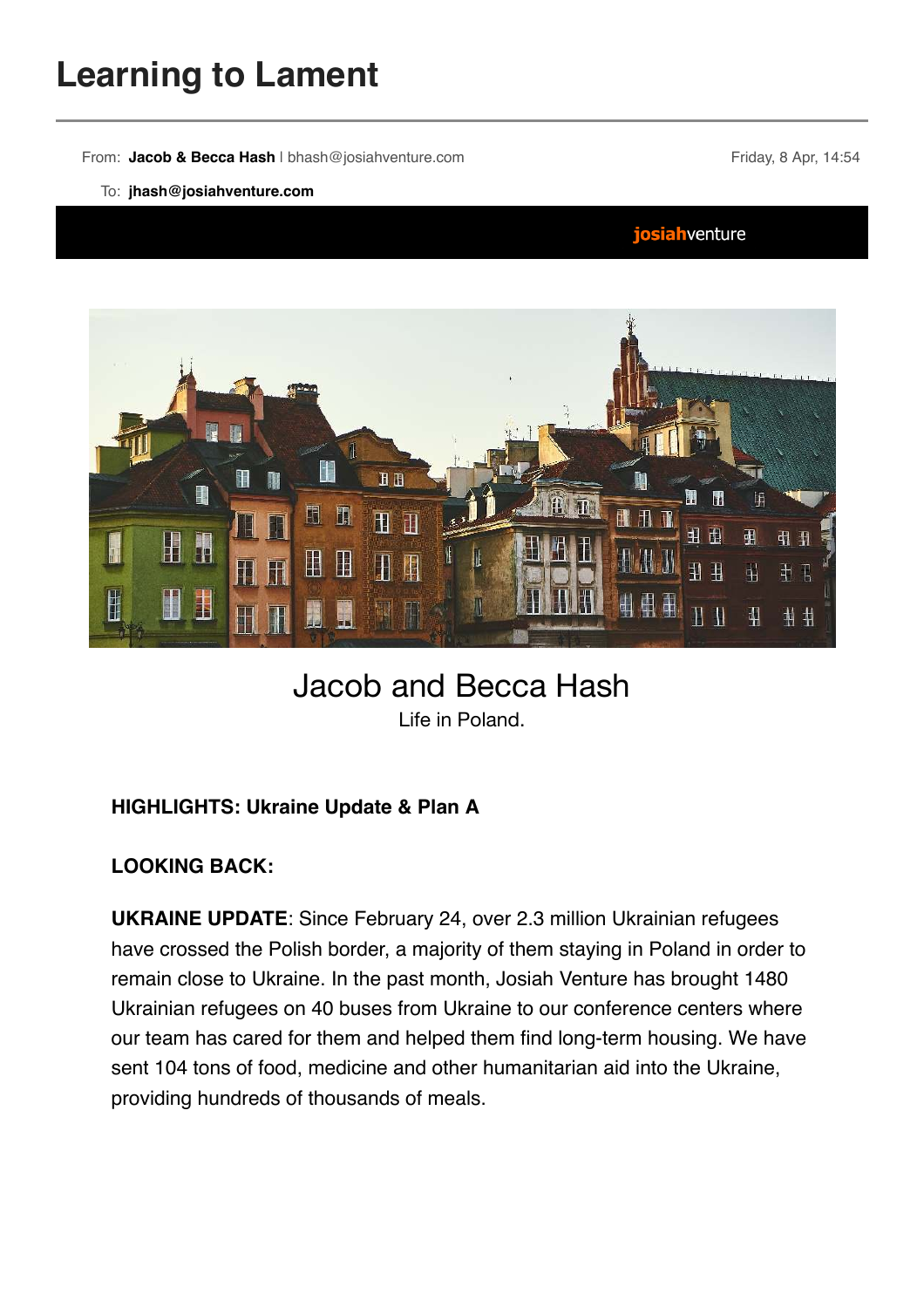Every day our teammates in Ukraine along with partnering churches are delivering aid to people in need. They are traveling into dangerous areas and risking their lives.

Pray for Ukraine

There are so many volunteers of local Christian churches who are helping. There is an attitude of service and care. We praise God for every successful delivery of aid and every opportunity He provides. Continue to pray for safety!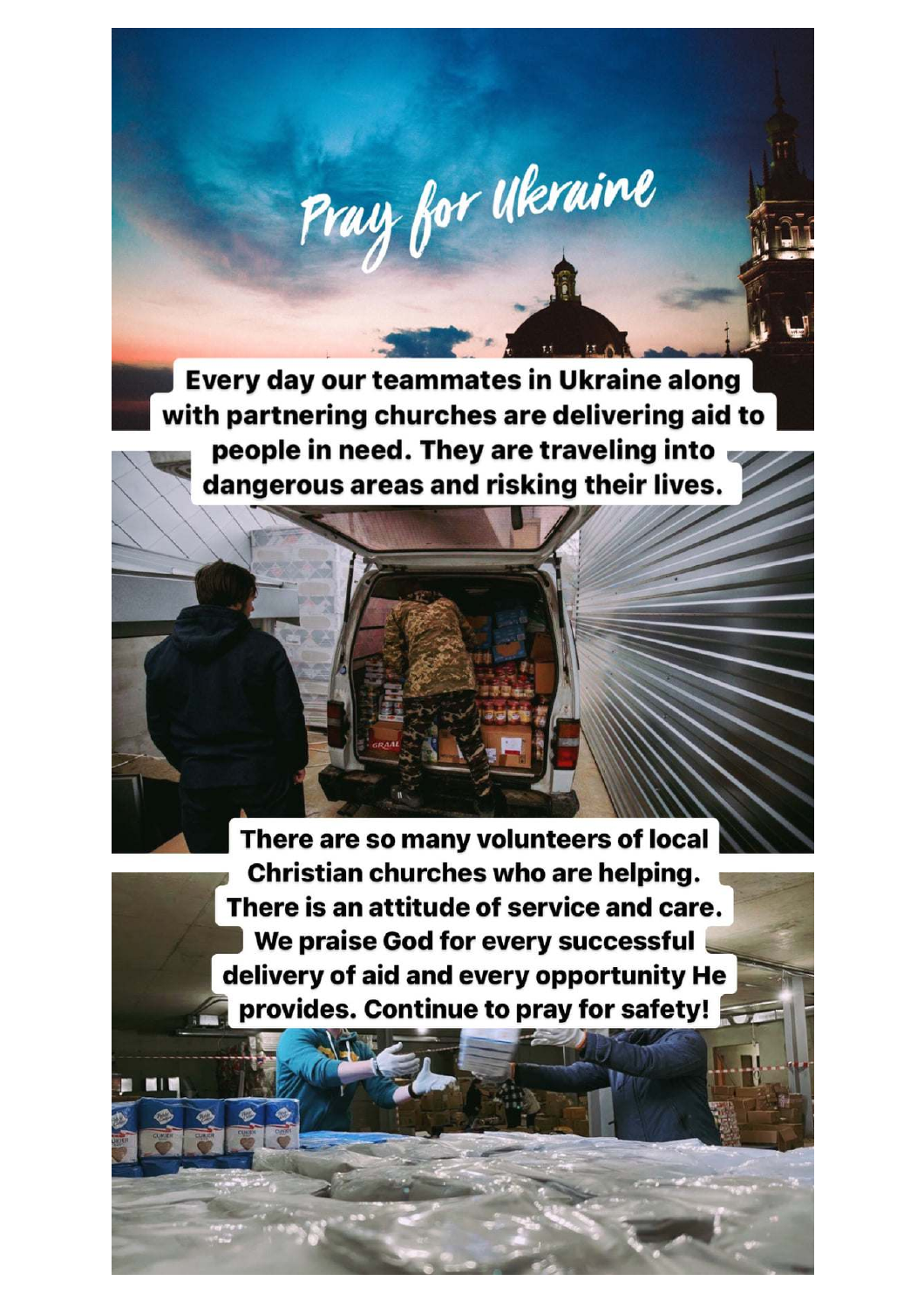**PLAN A:** In the midst of everything happening in Ukraine, our team has continued its commitment to intentional discipleship, including the training weekends we've had throughout the year. However, as for our time together the weekend of the 25th-27th, we flipped the script and tried to meet our team and their disciples where they were at. Friday and Saturday were spent walking through the process of lament, through different experiences and spiritual disciplines. It was a totally new and counter-cultural experience for almost all of our team, but it was so fruitful as people were able to process so many latent emotions. Then, we spent Sunday under the teaching of a pastor and chaplain from the UK, who has been doing trauma counseling for the past 30 years. He gave us practical tools as we interact with people and well as warning signs to be on the lookout for within ourselves.



Some highlights from our time of lament:

- Studying "Psalms of Lament" then writing our own laments
- Identifying the emotions we're experiencing, then physically displaying them through smashing plates, burning papers, tearing cloth, and smearing paint
- Corporate lamenting through our own vision of a "Wailing Wall" like the one in Jerusalem
- Standing in faith, trust and dependence on God through spiritual disciplines
- Restoration through fun, a chill zone, time with therapy dogs, bunnies, and a homemade ice cream bar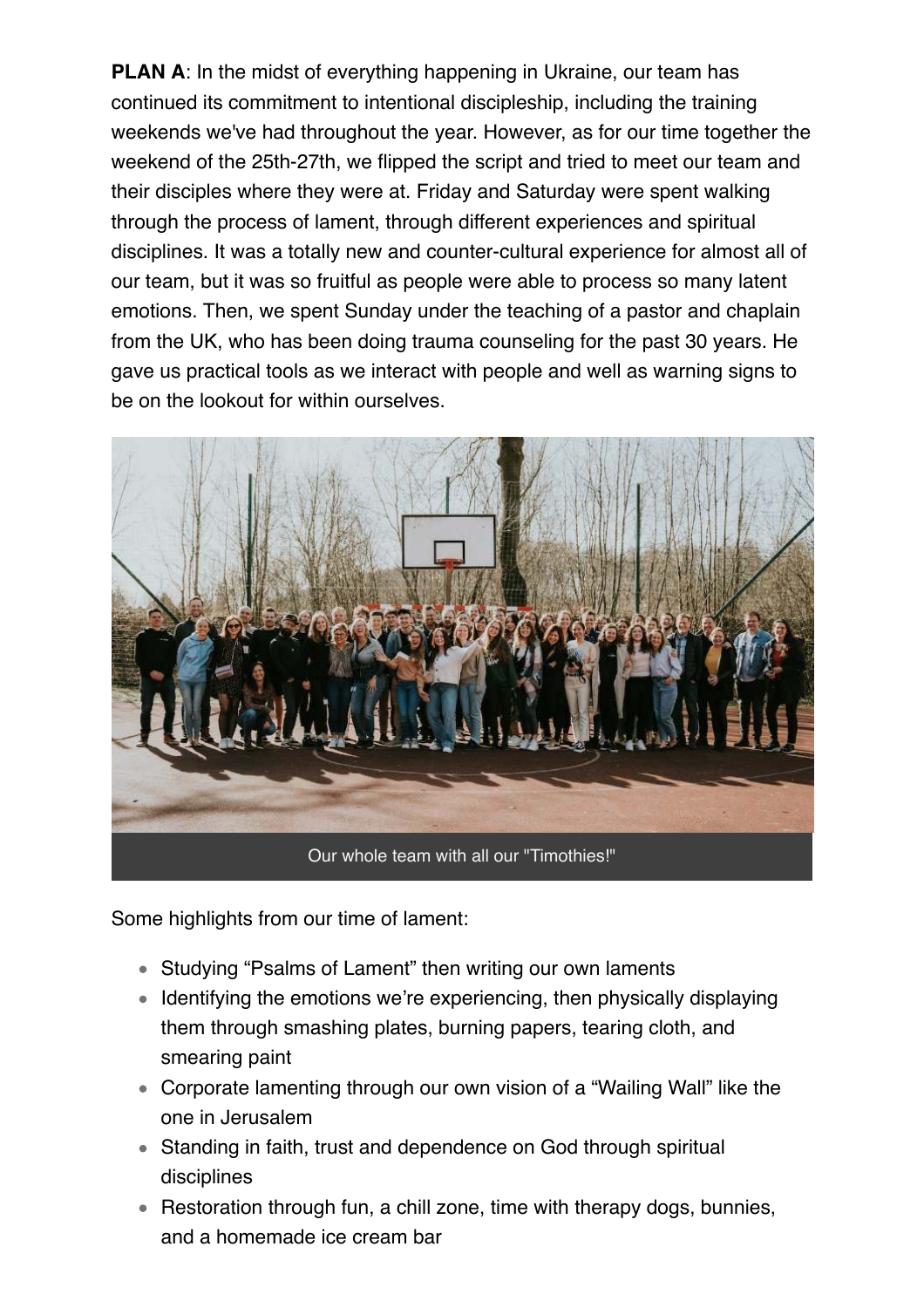- A prayer labyrinth to pray for Ukraine, the spread of the gospel, polish youth, polish churches, and our family and friends
- Worship night including testimonies in the form of "Medals of Honor" for God

### **LOOKING AHEAD:**

**LOCAL MINISTRY:** This season of ministry has been tough. While we have more students and leaders than ever and have figured out ways to integrate our new Ukrainian youth, through translation and small groups, we're finding the DNA of our group is slipping away. Please pray with for wisdom and clarity on how to reengage people who've slipped to the outskirts, to cast vision for all our new people, and to stay rooted in intentional, fruitful relationships with our students, when there are so many other things crying out for attention.

We love you all and are always so thankful for your prayers, support, and willingness to step into this ministry with us!

Much love, Becca, Jacob, and Butternut

**Pray for Ukraine**

**Ukraine Crisis Fund**

#### **PRAYER:**

- Our JV leadership teams in Ukraine and Poland as they continue to discern the best path forward.
- Continued safety and care for those in Ukraine and fleeing.
- For the young people we're discipling as they wrestle through the chaos and uncertainty of this time.
- For our youth group and leaders as we seek wisdom and guidance on how to move forward.